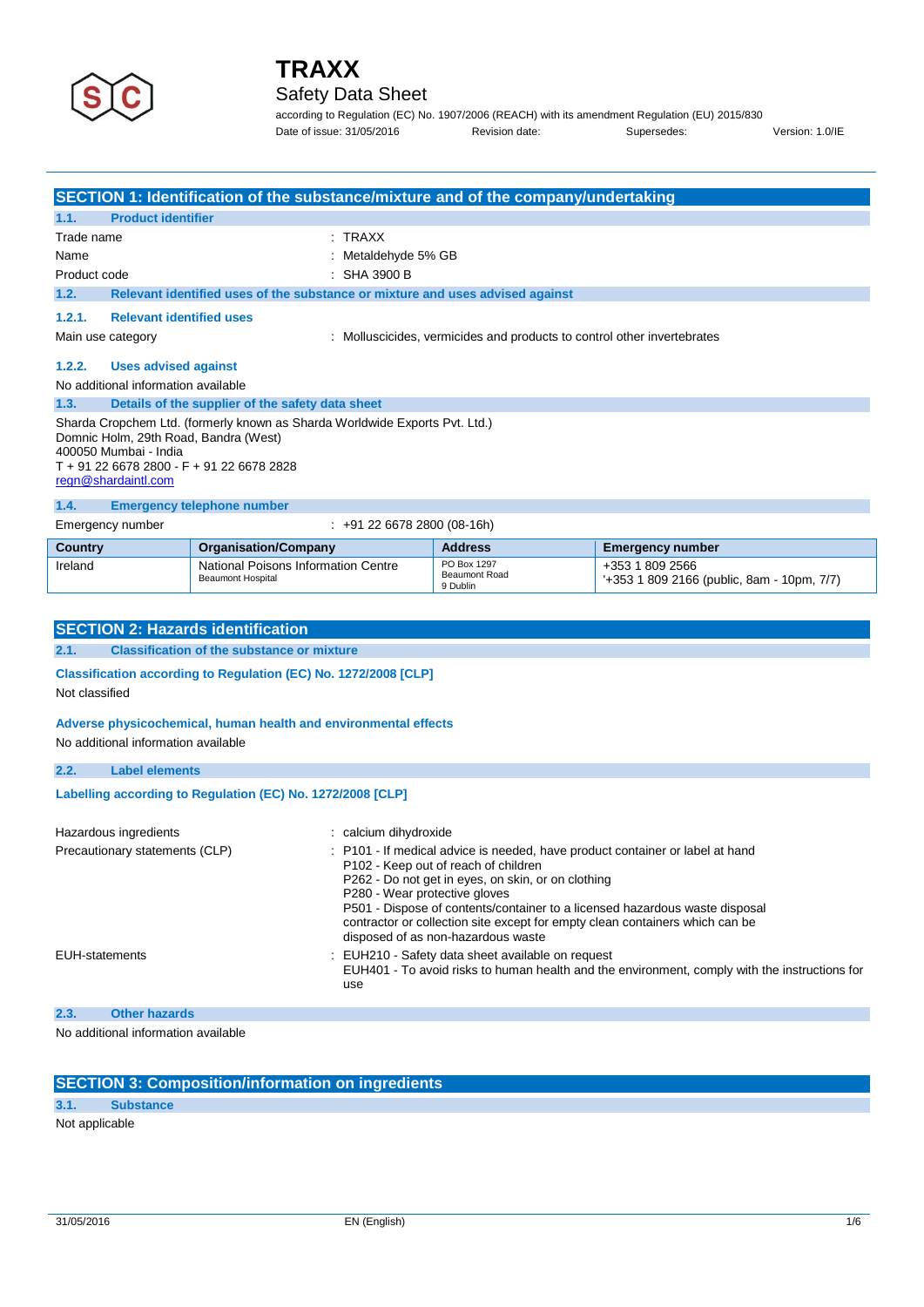## Safety Data Sheet

according to Regulation (EC) No. 1907/2006 (REACH) with its amendment Regulation (EU) 2015/830

| 3.2.<br><b>Mixture</b>                                          |                                                                      |               |                                                                    |
|-----------------------------------------------------------------|----------------------------------------------------------------------|---------------|--------------------------------------------------------------------|
| <b>Name</b>                                                     | <b>Product identifier</b>                                            | $\frac{9}{6}$ | Classification according to Regulation (EC) No.<br>1272/2008 [CLP] |
| calcium dihydroxide                                             | (CAS No) 1305-62-0<br>(EC no) 215-137-3                              | $5 - 10$      | Skin Irrit. 2. H315<br>Eye Dam. 1, H318<br>STOT SE 3. H335         |
| 2,4,6,8-tetramethyl-1,3,5,7-tetraoxacyclooctane,<br>metaldehyde | (CAS No) 108-62-3<br>(EC no) 203-600-2<br>(EC index no) 605-005-00-7 | 5.00          | Flam. Sol. 2, H228<br>Acute Tox. 4 (Oral), H302                    |

Full text of H-statements: see section 16

| <b>SECTION 4: First aid measures</b>                                               |                                                                                                                                                          |  |
|------------------------------------------------------------------------------------|----------------------------------------------------------------------------------------------------------------------------------------------------------|--|
| <b>Description of first aid measures</b><br>4.1.                                   |                                                                                                                                                          |  |
| First-aid measures general                                                         | : Never give anything by mouth to an unconscious person. If you feel unwell, seek medical<br>advice (show the label where possible).                     |  |
| First-aid measures after inhalation                                                | : Move the affected person to the fresh air. If not breathing, give artificial respiration. Call a<br>doctor.                                            |  |
| First-aid measures after skin contact                                              | : Remove contaminated clothes. After contact with skin, wash immediately with plenty of water.                                                           |  |
| First-aid measures after eye contact                                               | : Wash with plenty of water (during 20 minutes minimum) with eyes wide open after taking off<br>soft contact lenses and immediately take medical advice. |  |
| First-aid measures after ingestion                                                 | Rinse mouth. Immediately call a POISON CENTER or doctor/physician.                                                                                       |  |
| 4.2.<br>Most important symptoms and effects, both acute and delayed                |                                                                                                                                                          |  |
| No additional information available                                                |                                                                                                                                                          |  |
| 4.3.<br>Indication of any immediate medical attention and special treatment needed |                                                                                                                                                          |  |
| No additional information available                                                |                                                                                                                                                          |  |
| <b>SECTION 5: Firefighting measures</b>                                            |                                                                                                                                                          |  |
| 51<br><b>Extinguishing media</b>                                                   |                                                                                                                                                          |  |

| 5.1.                           | <b>Extinguishing media</b>                            |                                                                                                 |
|--------------------------------|-------------------------------------------------------|-------------------------------------------------------------------------------------------------|
| Suitable extinguishing media   |                                                       | : Water spray. Dry powder. Foam. Carbon dioxide.                                                |
| 5.2.                           | Special hazards arising from the substance or mixture |                                                                                                 |
| fire                           | Hazardous decomposition products in case of           | : Carbon dioxide. Carbon monoxide. Nitrogen oxides. May release flammable gases.                |
| 5.3.                           | <b>Advice for firefighters</b>                        |                                                                                                 |
|                                | Firefighting instructions                             | : Appropriate self-contained breathing apparatus may be required.                               |
| Protection during firefighting |                                                       | : Do not enter fire area without proper protective equipment, including respiratory protection. |
| Other information              |                                                       | : Do not allow material to contaminate surface water system.                                    |

| <b>SECTION 6: Accidental release measures</b>                                                              |                                                                     |  |                                                                                                                                                                                                                                                    |
|------------------------------------------------------------------------------------------------------------|---------------------------------------------------------------------|--|----------------------------------------------------------------------------------------------------------------------------------------------------------------------------------------------------------------------------------------------------|
| 6.1.                                                                                                       | Personal precautions, protective equipment and emergency procedures |  |                                                                                                                                                                                                                                                    |
| 6.1.1.                                                                                                     | For non-emergency personnel                                         |  |                                                                                                                                                                                                                                                    |
|                                                                                                            | Protective equipment                                                |  | : Wear suitable protective clothing, gloves and eye or face protection. Chemical resistant gloves<br>(according to European standard NF EN 374 or equivalent). EC EN 166 "3". Wear eye<br>protection. Personal protective equipment. EN ISO 20345. |
|                                                                                                            | Emergency procedures                                                |  | : Evacuate personnel to a safe area.                                                                                                                                                                                                               |
| 6.1.2.                                                                                                     | For emergency responders                                            |  |                                                                                                                                                                                                                                                    |
|                                                                                                            | Protective equipment                                                |  | : Wear suitable hand, body and head protection.                                                                                                                                                                                                    |
| 6.2.                                                                                                       | <b>Environmental precautions</b>                                    |  |                                                                                                                                                                                                                                                    |
| Avoid creating or spreading dust. Dispose of rinse water as waste water. Avoid release to the environment. |                                                                     |  |                                                                                                                                                                                                                                                    |
| 6.3.                                                                                                       | Methods and material for containment and cleaning up                |  |                                                                                                                                                                                                                                                    |
| For containment                                                                                            |                                                                     |  | : Label the container and provide warning statements to prevent any contact.                                                                                                                                                                       |
|                                                                                                            | Methods for cleaning up                                             |  | Take up mechanically (sweeping, shovelling) and collect in suitable container for disposal.<br>Carefully collect remainder. Minimize generation of dust. Wash contaminated area with large<br>amounts of water.                                    |
| 6.4.                                                                                                       | <b>Reference to other sections</b>                                  |  |                                                                                                                                                                                                                                                    |
| Reference to other sections (8, 13).                                                                       |                                                                     |  |                                                                                                                                                                                                                                                    |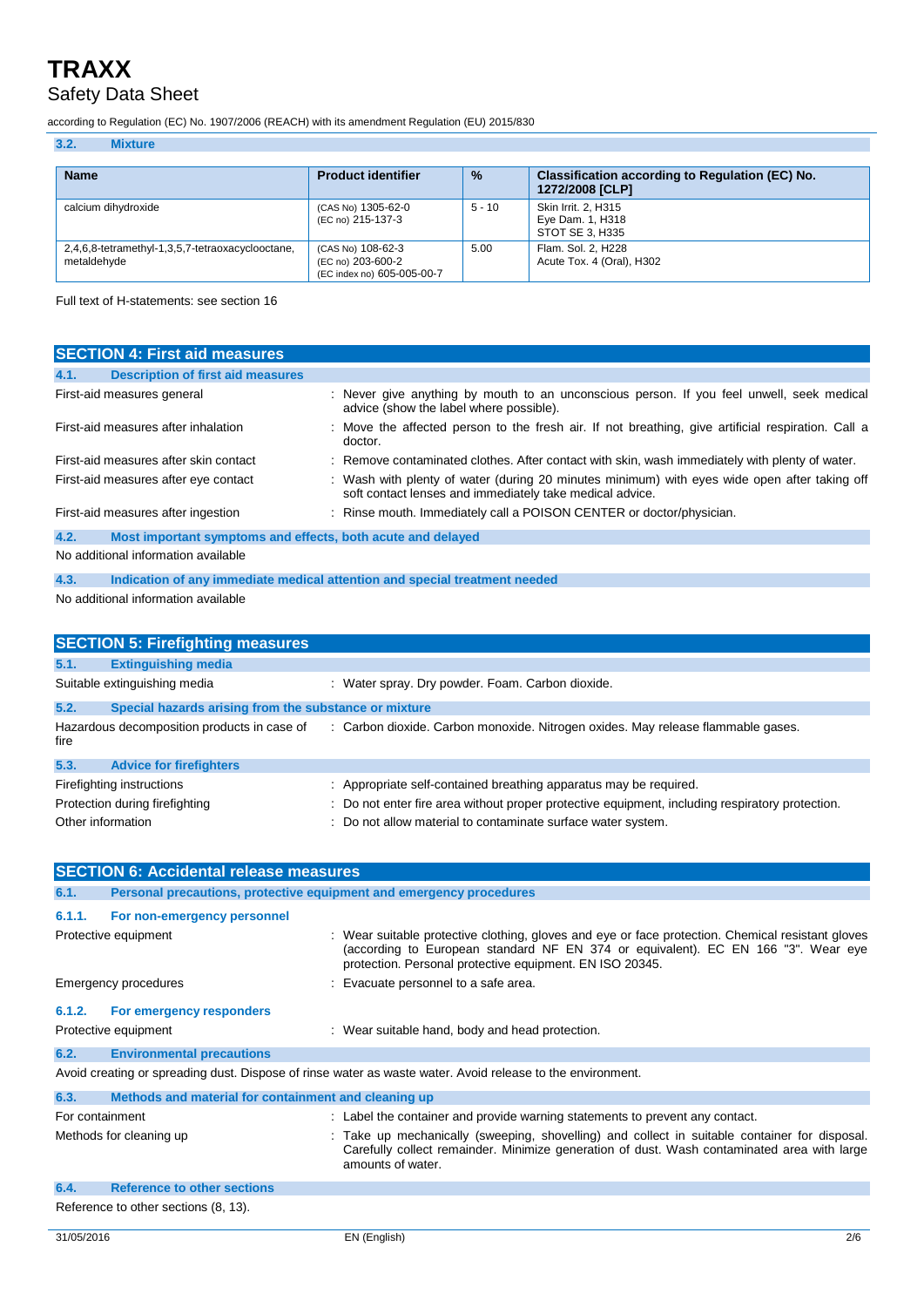## Safety Data Sheet

according to Regulation (EC) No. 1907/2006 (REACH) with its amendment Regulation (EU) 2015/830

| <b>SECTION 7: Handling and storage</b>                               |                                                                                                                                                                                                                                                                                      |  |  |
|----------------------------------------------------------------------|--------------------------------------------------------------------------------------------------------------------------------------------------------------------------------------------------------------------------------------------------------------------------------------|--|--|
| <b>Precautions for safe handling</b><br>7.1.                         |                                                                                                                                                                                                                                                                                      |  |  |
| Additional hazards when processed                                    | : Avoid dust production. Do not allow run-off from fire fighting to enter drains or water courses.<br>Do not contaminate water with the product or its container (Do not clean application equipment<br>near surface water/Avoid contamination via drains from farmyards and roads). |  |  |
| Precautions for safe handling                                        | : Avoid contact with skin and eyes. Do not eat, drink or smoke in areas where product is used.<br>Wash hands and other exposed areas with soap and water before leaving work. Remove<br>contaminated clothing and shoes. Wash clothing and equipment after handling.                 |  |  |
| Conditions for safe storage, including any incompatibilities<br>7.2. |                                                                                                                                                                                                                                                                                      |  |  |
| Technical measures                                                   | : Keep only in the original container in a cool well ventilated place. Store in a dry, cool area.<br>Protect from light.                                                                                                                                                             |  |  |
| Storage conditions                                                   | : When not empty dispose of this container at hazardous or special waste collection point.<br>Container remains hazardous when empty. Continue to observe all precautions.                                                                                                           |  |  |
| 7.3.<br><b>Specific end use(s)</b>                                   |                                                                                                                                                                                                                                                                                      |  |  |
|                                                                      |                                                                                                                                                                                                                                                                                      |  |  |

No additional information available

### **SECTION 8: Exposure controls/personal protection**

### **8.1. Control parameters**

| calcium dihydroxide (1305-62-0) |                             |                    |  |  |
|---------------------------------|-----------------------------|--------------------|--|--|
| Ireland                         | Local name                  | Calcium hydroxide  |  |  |
| Ireland                         | OEL (8 hours ref) $(mg/m3)$ | $5 \text{ mg/m}^3$ |  |  |
| Ireland                         | Notes (IE)                  | <b>IOELV</b>       |  |  |
|                                 |                             |                    |  |  |

### **8.2. Exposure controls**

Hand protection:

Chemical resistant gloves (according to European standard NF EN 374 or equivalent)

Eye protection:

EC EN 166 "3". Eye protection, including both chemical splash goggles and face shield, must be worn when possibility exists for eye contact due to spraying liquid or airborne particles

#### Respiratory protection:

Extra personal protection: P2 filter respirator for harmful particles. Extra personal protection: P3 filter respirator for toxic particles

| <b>SECTION 9: Physical and chemical properties</b>            |                                |  |
|---------------------------------------------------------------|--------------------------------|--|
|                                                               |                                |  |
| 9.1.<br>Information on basic physical and chemical properties |                                |  |
| Physical state                                                | : Solid                        |  |
| Colour                                                        | $:$ Blue.                      |  |
| Odour                                                         | : odourless.                   |  |
| Odour threshold                                               | : No data available            |  |
| pH                                                            | : No data available            |  |
| pH solution                                                   | : 6.78                         |  |
| Relative evaporation rate (butylacetate=1)                    | : No data available            |  |
| Melting point                                                 | : No data available            |  |
| Freezing point                                                | No data available              |  |
| Boiling point                                                 | : No data available            |  |
| Flash point                                                   | : No data available            |  |
| Auto-ignition temperature                                     | : 240 °C                       |  |
| Decomposition temperature                                     | : No data available            |  |
| Flammability (solid, gas)                                     | : The product is not flammable |  |
| Vapour pressure                                               | No data available              |  |
| Relative vapour density at 20 °C                              | No data available              |  |
| Relative density                                              | No data available              |  |
| <b>Bulk density</b>                                           | : $0,84$ g/ml                  |  |
| Solubility                                                    | : No data available            |  |
| Log Pow                                                       | No data available              |  |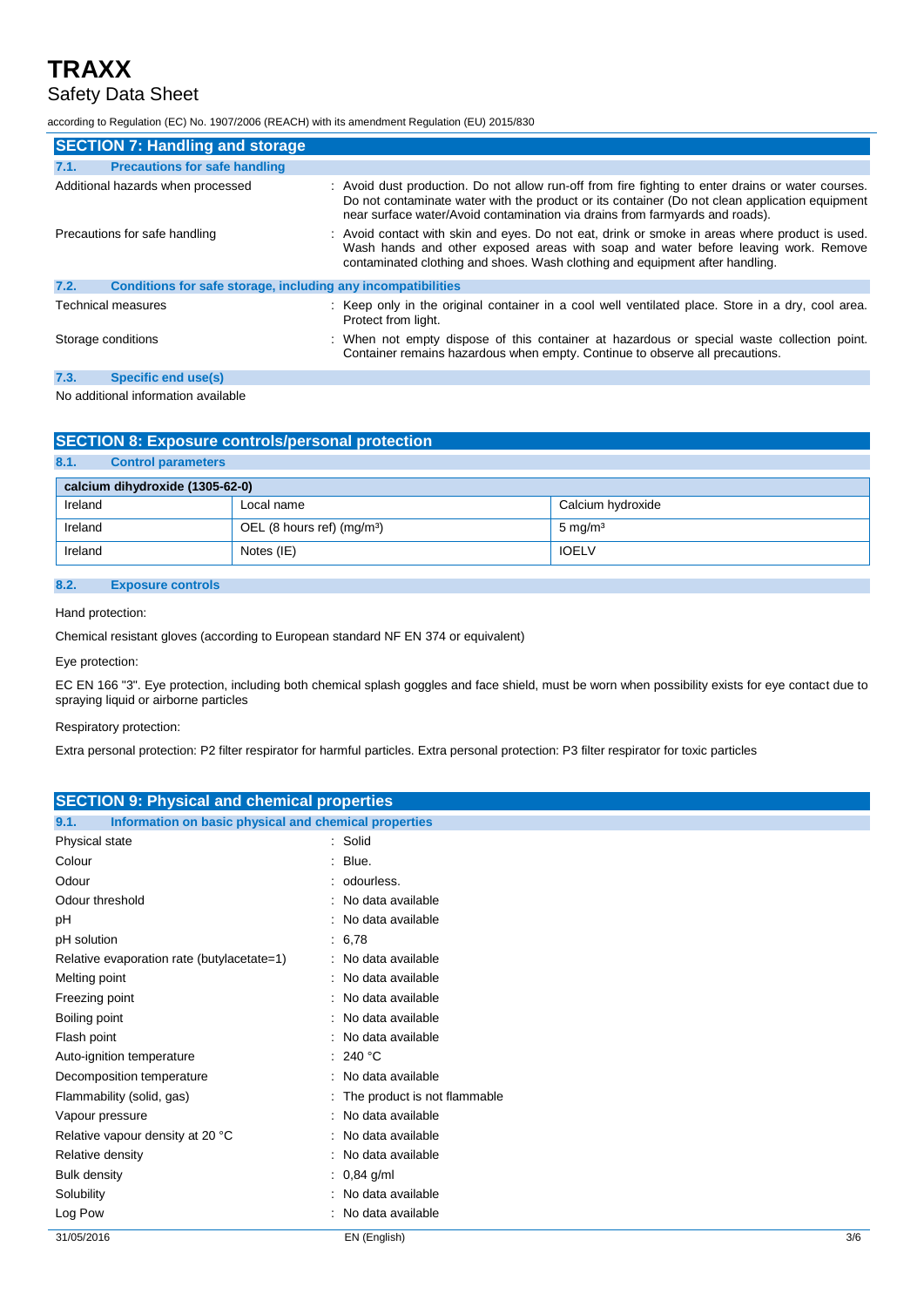## **TRAXX** Safety Data Sheet

according to Regulation (EC) No. 1907/2006 (REACH) with its amendment Regulation (EU) 2015/830

| Viscosity, kinematic             | : No data available                                |
|----------------------------------|----------------------------------------------------|
| Viscosity, dynamic               | : No data available                                |
| Explosive properties             | : Product is not explosive.                        |
| Oxidising properties             | : Non oxidizing material according to EC criteria. |
| <b>Explosive limits</b>          | : No data available                                |
| 9.2.<br><b>Other information</b> |                                                    |

No additional information available

| <b>SECTION 10: Stability and reactivity</b>                      |  |  |  |  |
|------------------------------------------------------------------|--|--|--|--|
| <b>Reactivity</b><br>10.1.                                       |  |  |  |  |
| No additional information available                              |  |  |  |  |
| 10.2.<br><b>Chemical stability</b>                               |  |  |  |  |
| The product is stable at normal handling and storage conditions. |  |  |  |  |
| <b>Possibility of hazardous reactions</b><br>10.3.               |  |  |  |  |
| No additional information available                              |  |  |  |  |
| <b>Conditions to avoid</b><br>10.4.                              |  |  |  |  |
| Direct sunlight. Extremely high or low temperatures.             |  |  |  |  |
| <b>Incompatible materials</b><br>10.5.                           |  |  |  |  |
| No additional information available                              |  |  |  |  |
| <b>Hazardous decomposition products</b><br>10.6.                 |  |  |  |  |
| Fume. Carbon oxides (CO, CO2). Nitrogen oxides.                  |  |  |  |  |

**SECTION 11: Toxicological information 11.1. Information on toxicological effects** Acute toxicity **in the case of the contract of the contract of the contract of the contract of the contract of the contract of the contract of the contract of the contract of the contract of the contract of the contract of TRAXX** LD50 oral rat  $\vert$  > 2500 mg/kg bodyweight LD50 dermal rat  $\vert$  > 2000 mg/kg bodyweight Skin corrosion/irritation : Not classified Serious eye damage/irritation : Not classified Respiratory or skin sensitisation : Not classified Germ cell mutagenicity **in the case of the Contract Contract Contract Contract Contract Contract Contract Contract Contract Contract Contract Contract Contract Contract Contract Contract Contract Contract Contract Contract** Carcinogenicity **Carcinogenicity** : Not classified Reproductive toxicity **in the case of the CRS** in Not classified Specific target organ toxicity (single exposure) : Not classified Specific target organ toxicity (repeated exposure) : Not classified Aspiration hazard **in the set of the set of the set of the set of the set of the set of the set of the set of the set of the set of the set of the set of the set of the set of the set of the set of the set of the set of th** 

| <b>SECTION 12: Ecological information</b>                               |                                              |  |
|-------------------------------------------------------------------------|----------------------------------------------|--|
| 12.1.<br><b>Toxicity</b>                                                |                                              |  |
| <b>TRAXX</b>                                                            |                                              |  |
| LC50 fish 1                                                             | > 100 mg/l (Oncorhynchus mykiss)             |  |
| EC50 Daphnia 1                                                          | > 100 mg/l (Daphnia magna)                   |  |
| EC50 72h algae (1)                                                      | > 100 mg/l (Pseudokirchneriella subcapitata) |  |
| 12.2.<br><b>Persistence and degradability</b>                           |                                              |  |
| 2,4,6,8-tetramethyl-1,3,5,7-tetraoxacyclooctane, metaldehyde (108-62-3) |                                              |  |
| Persistence and degradability                                           | Not readily biodegradable.                   |  |
| <b>Bioaccumulative potential</b><br>12.3.                               |                                              |  |
| 2,4,6,8-tetramethyl-1,3,5,7-tetraoxacyclooctane, metaldehyde (108-62-3) |                                              |  |
| BCF fish 1                                                              | 11                                           |  |
| Log Pow                                                                 | 0,12                                         |  |
| 31/05/2016                                                              | 4/6<br>EN (English)                          |  |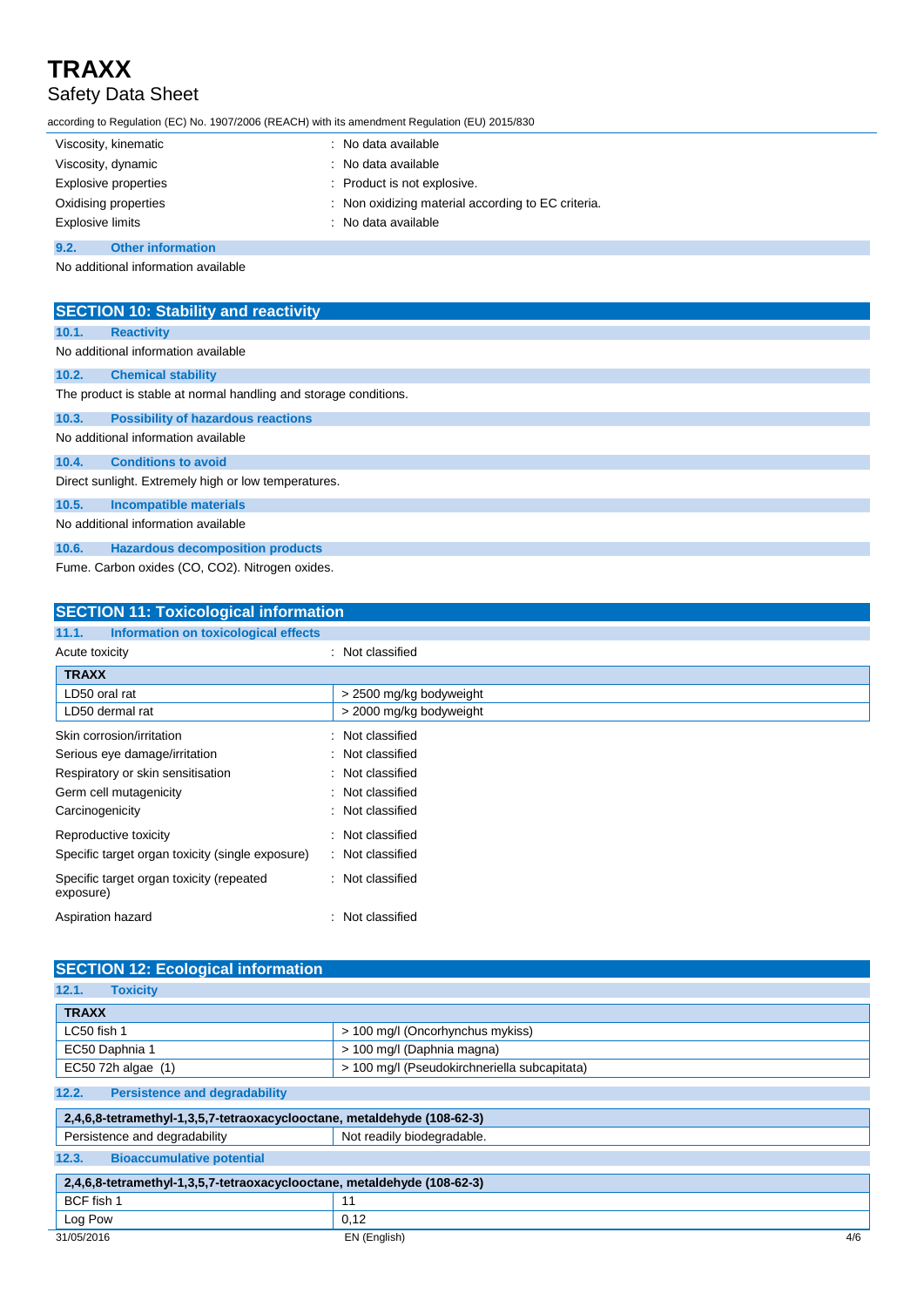## Safety Data Sheet

according to Regulation (EC) No. 1907/2006 (REACH) with its amendment Regulation (EU) 2015/830

| 12.4.<br><b>Mobility in soil</b>                                        |             |  |  |
|-------------------------------------------------------------------------|-------------|--|--|
| 2,4,6,8-tetramethyl-1,3,5,7-tetraoxacyclooctane, metaldehyde (108-62-3) |             |  |  |
| Mobility in soil                                                        | Very mobile |  |  |
| 12.5.<br><b>Results of PBT and vPvB assessment</b>                      |             |  |  |
| No additional information available                                     |             |  |  |
| 12.6.<br>Other adverse effects                                          |             |  |  |
| No additional information available                                     |             |  |  |

| <b>SECTION 13: Disposal considerations</b> |                              |                                                          |  |  |
|--------------------------------------------|------------------------------|----------------------------------------------------------|--|--|
| 13.1.                                      | Waste treatment methods      |                                                          |  |  |
|                                            | Regional legislation (waste) | Disposal must be done according to official regulations. |  |  |

## **SECTION 14: Transport information**

| In accordance with ADR / RID / IMDG / IATA / ADN |                                                               |                                       |                                       |                                       |
|--------------------------------------------------|---------------------------------------------------------------|---------------------------------------|---------------------------------------|---------------------------------------|
| <b>ADR</b>                                       | <b>IMDG</b>                                                   | <b>IATA</b>                           | <b>ADN</b>                            | <b>RID</b>                            |
| <b>UN number</b><br>14.1.                        |                                                               |                                       |                                       |                                       |
| Not applicable                                   | Not applicable                                                | Not applicable                        | Not applicable                        | Not applicable                        |
| 14.2.<br>UN proper shipping name                 |                                                               |                                       |                                       |                                       |
| Not applicable                                   | Not applicable                                                | Not applicable                        | Not applicable                        | Not applicable                        |
| <b>Transport hazard class(es)</b><br>14.3.       |                                                               |                                       |                                       |                                       |
| Not applicable                                   | Not applicable                                                | Not applicable                        | Not applicable                        | Not applicable                        |
| Not applicable                                   | Not applicable                                                | Not applicable                        | Not applicable                        | Not applicable                        |
| 14.4.<br><b>Packing group</b>                    |                                                               |                                       |                                       |                                       |
| Not applicable                                   | Not applicable                                                | Not applicable                        | Not applicable                        | Not applicable                        |
| 14.5.<br><b>Environmental hazards</b>            |                                                               |                                       |                                       |                                       |
| Dangerous for the<br>environment : No            | Dangerous for the<br>environment : No<br>Marine pollutant: No | Dangerous for the<br>environment : No | Dangerous for the<br>environment : No | Dangerous for the<br>environment : No |
| No supplementary information available           |                                                               |                                       |                                       |                                       |

#### **14.6. Special precautions for user**

**- Overland transport**

No data available

**- Transport by sea**

No data available

**- Air transport**

No data available

**- Inland waterway transport**

No data available

### **- Rail transport**

No data available

**14.7. Transport in bulk according to Annex II of MARPOL and the IBC Code**

Not applicable

### **SECTION 15: Regulatory information**

**15.1. Safety, health and environmental regulations/legislation specific for the substance or mixture**

### **15.1.1. EU-Regulations**

Contains no REACH substances with Annex XVII restrictions Contains no substance on the REACH candidate list Contains no REACH Annex XIV substances